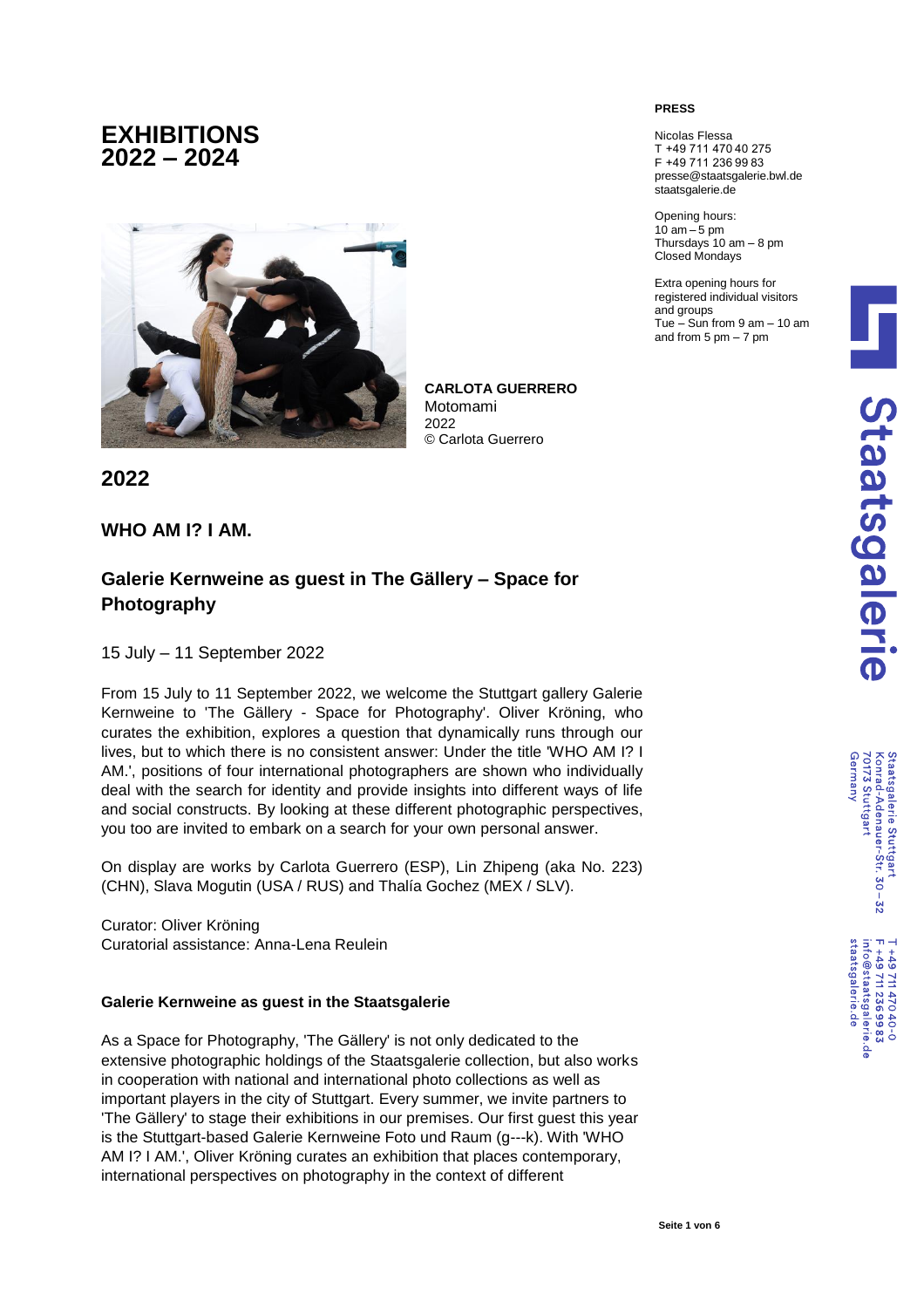environments through relevant themes.

### **About Galerie Kernweine**

Galerie Kernweine Foto und Raum (g-k) is a place for contemporary photography, visual media and discourse. In collaboration with artists, the team led by Oliver Kröning and Mick Orel develops and curates exhibition projects that challenge classical approaches and expand established formats. Workshops and event formats on the topics of photography and visual media take place on an alternating basis. The g-k café & bar is located in the gallery's rear courtyard. In our g-k online shop we sell limited photo editions, books, magazines and selected products.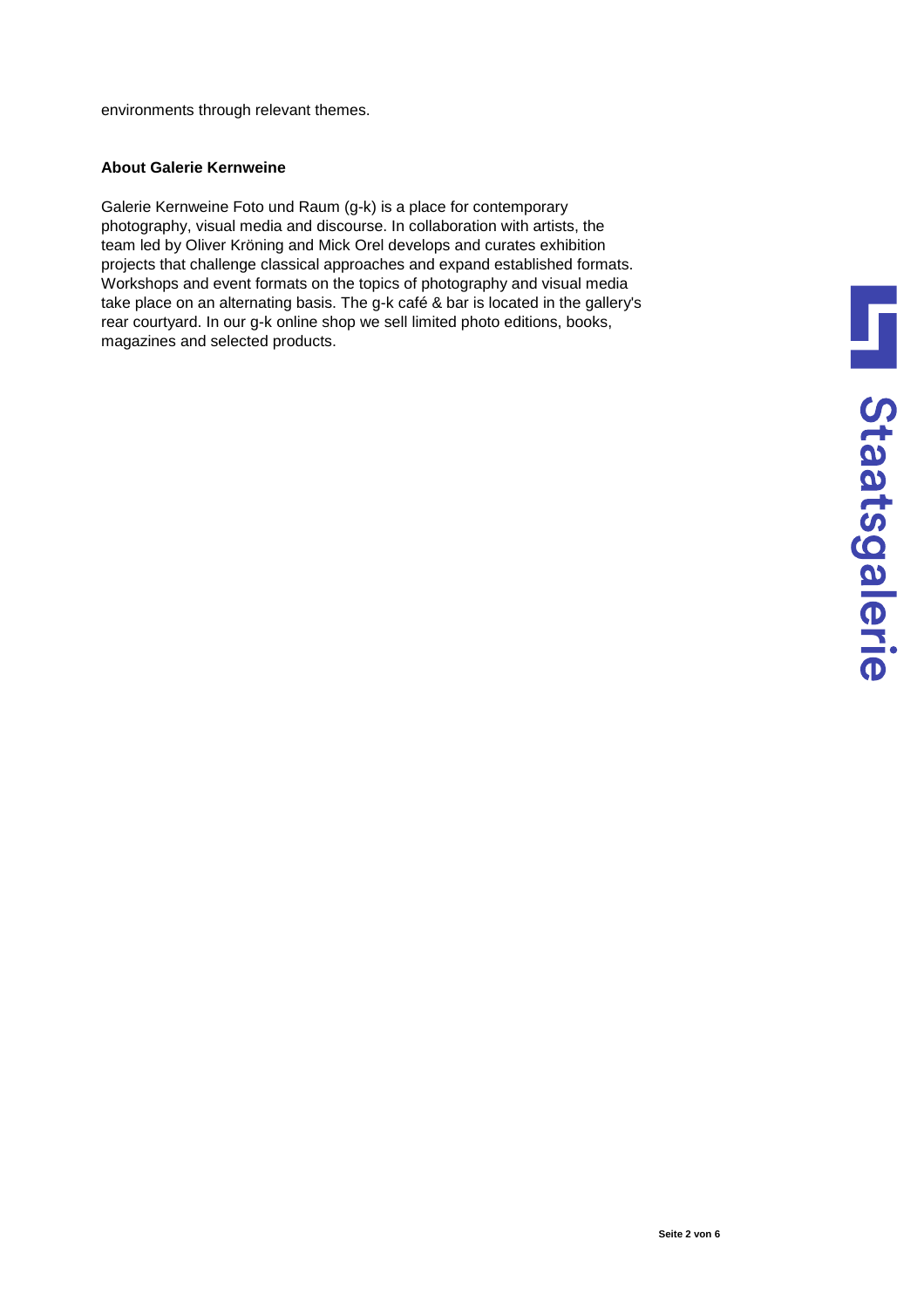

**OSKAR SCHLEMMER,** Das Triadische Ballett, 1922, Staatsgalerie Stuttgart, © Oliver Kröning

### **2022**

### **MOVED BY SCHLEMMER**

## **100 Years of Triadic Ballet**

Exhibition: 10 April – 9 October 2022 Festival: 30 September – 9 October 2022

Oskar Schlemmer's 'Triadic Ballet' premiered in Stuttgart in 1922 to mixed reactions of outrage and enthusiasm. Today, a hundred years later, it is celebrated all over the world, and the Bauhaus artist's complex world of ideas has lost none of its appeal. The Staatsgalerie remains firmly committed to Oskar Schlemmer's legacy. Our archive preserves the artist's papers, and our collection encompasses the largest body of his work, including seven figurines from the 'Triadic Ballet'. To this day, Stuttgart is probably the key location for anyone interested in Oskar Schlemmer.

### **Exhibition – Installations by Ulla von Brandenburg, Kalin Lindena and Haegue Yang**

The centenary provides us with an occasion to take a fresh look at the 'Triadic Ballet' through the prism of the present. Three internationally renowned artists – Ulla von Brandenburg, Kalin Lindena and Haegue Yang – have been invited to present large-scale works that engage with Schlemmer's ideas and investigate their significance today. Wandering through and exploring the expansive installations offers visitors a new gallery experience. At the same time, the exhibition provides insights into the cosmos of the 'Triadic Ballet' and its reception all the way to the present day.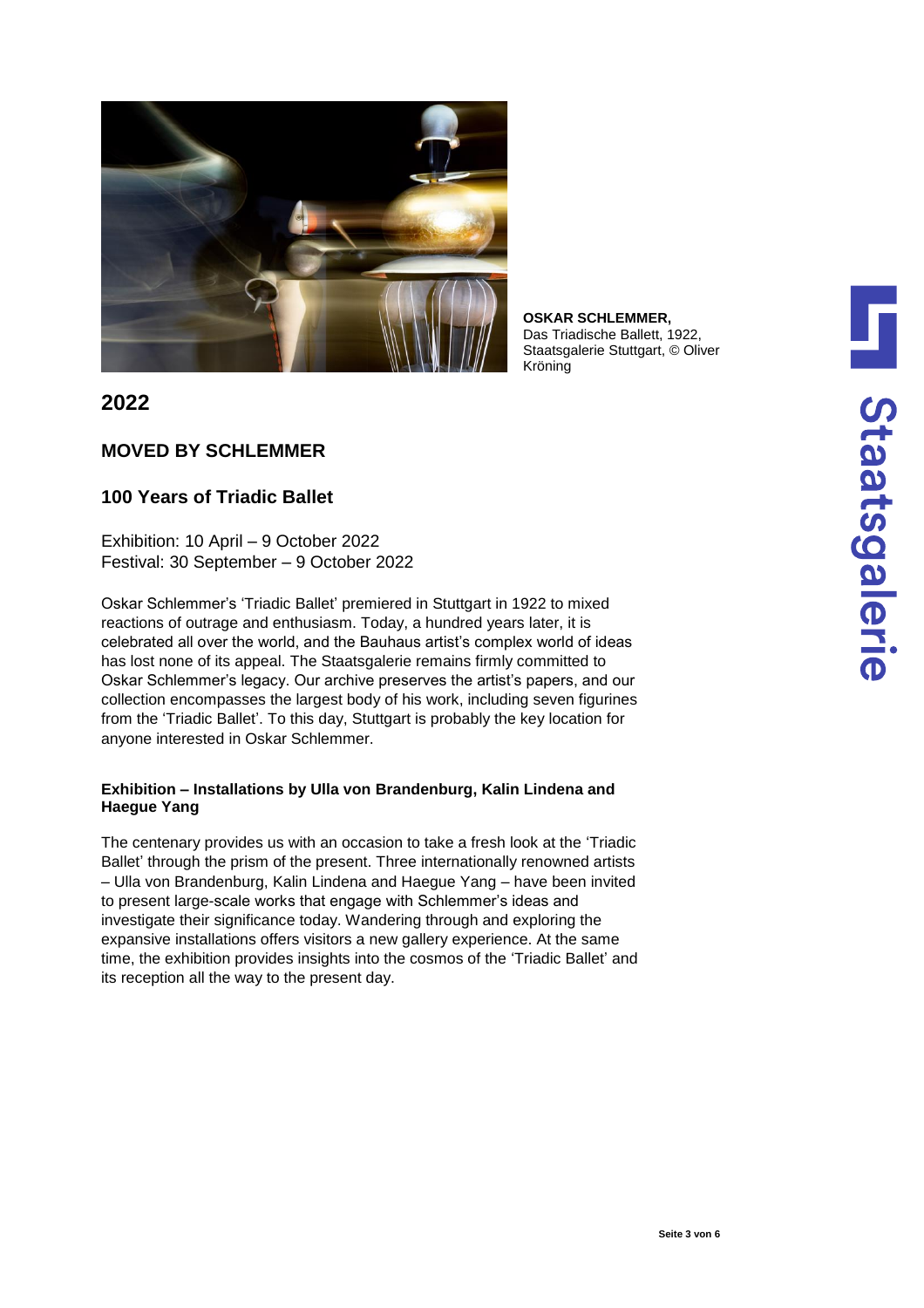#### **Festival – Bodies of the Present**

Where do we stand today in terms of our image of man, whom Oskar Schlemmer perceived as a 'machine human' in 1922? And how visionary can art be in times of social upheaval? Taking the utopian potential of the *Triadic Ballet* as our starting point, we explore these current and historical questions in our own dance and performance festival, which will be developed in cooperation with the independent dance scene and be held in Stuttgart's public urban space.

### **Exhibition concept**

Dr. Susanne Kaufmann, Steffen Egle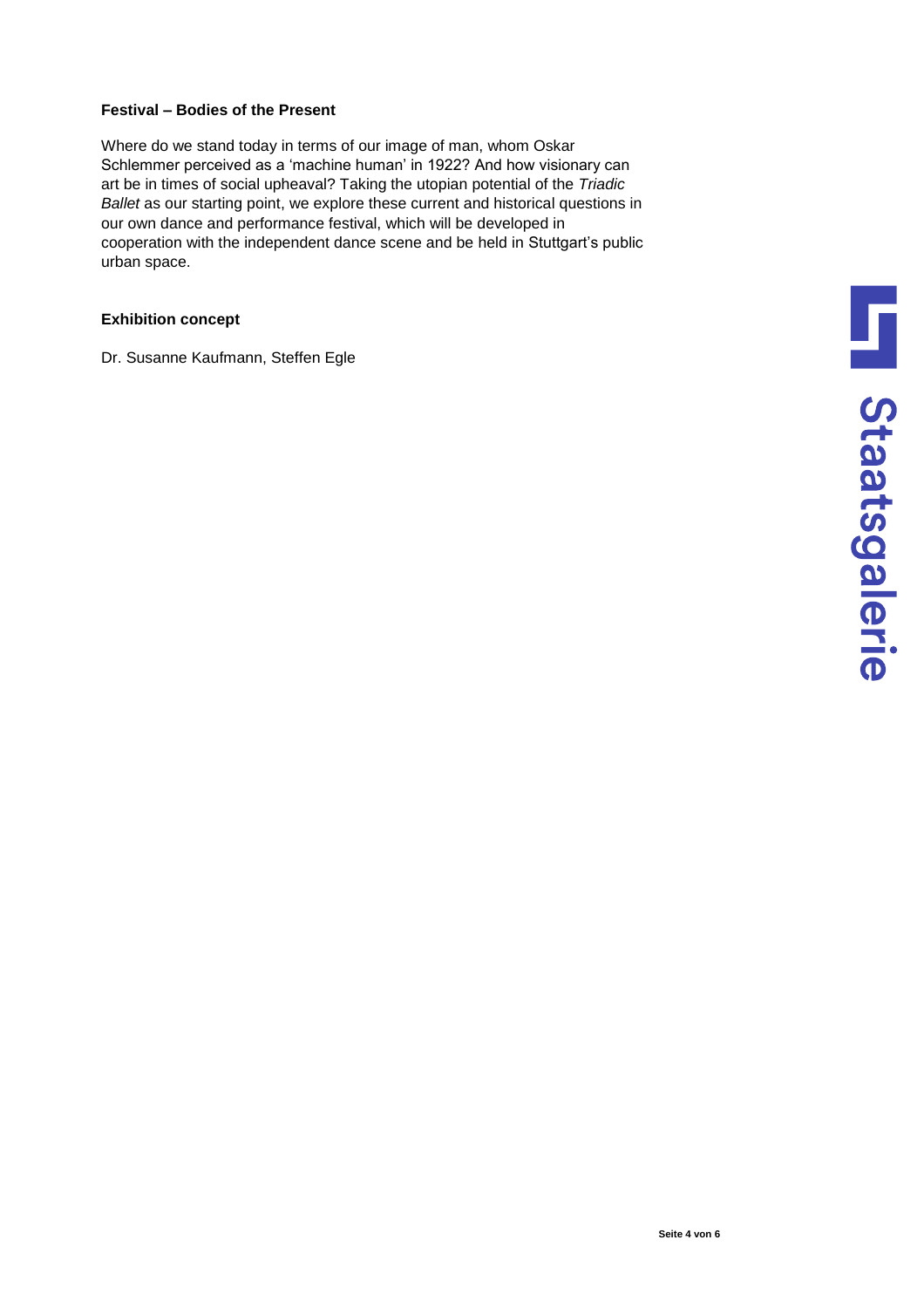

**GEORGE GROSZ,** Der Mädchenhändler (Blatt 8 in: Ecce Homo), Estate of George Grosz, Princeton, N.J./ VG Bild-Kunst, Bonn 2022

**2022/23**

## **GLITTER AND POISON OF THE TWENTIES**

### **George Grosz in Berlin**

18 November 2022 – 26 February 2023

Our idea of life and suffering in the Berlin of the roaring twenties was shaped by particular: George Grosz. In his works, he staged the moral decay of German society in all its ruthlessness. Grosz stood trial several times on charges of attacking public morals. His way of depicting reality is characterized by abstraction and exaggeration. The exhibition sheds light on how the artist's style developed in the 1920s.

Titled »The Relentless Eye: George Grosz in Berlin«, the exhibition was planned by Dr. Sabine Rewald for the Metropolitan Museum of Art in New York, but was canceled due to the pandemic. From November 2022 to February 2023, it can be experienced in a slightly modified form with an expanded selection of works at the Staatsgalerie. The approximately 100 paintings, watercolors, drawings, and prints presented come from the Staatsgalerie's holdings as well as from public and private collections in Europe and the United States.

#### **Exhibition concept**

Dr. Sabine Rewald for the Metropolitan Museum of Art in New York